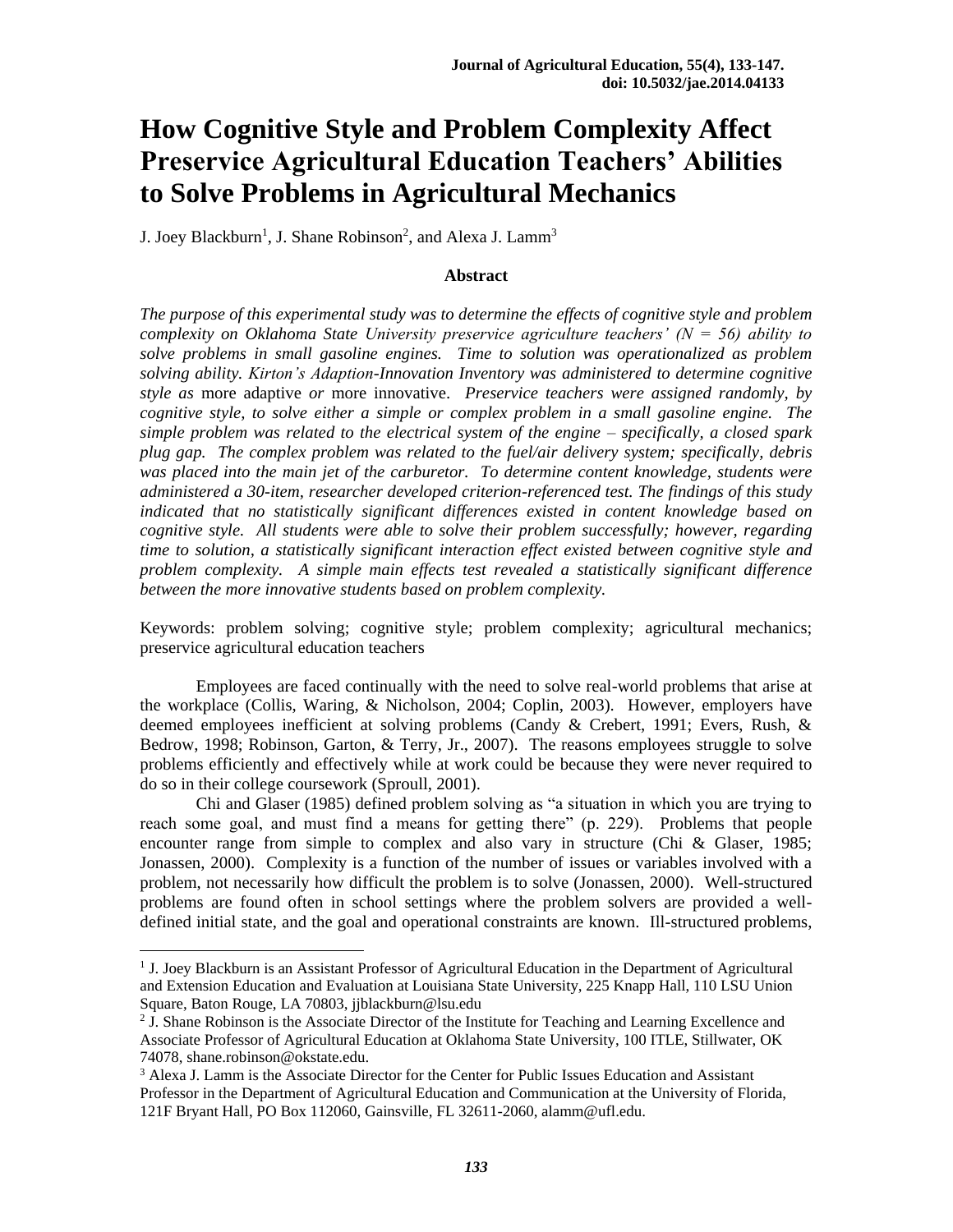however, are encountered in everyday life and may require individuals to utilize knowledge of several content domains to identify the initial state, and they may have more than one potential solution (Jonassen, 1997; 2000).

One area of problem solving that has been researched heavily centers around various forms of knowledge individuals possess. Specifically, Nickerson (1994) discussed how unrealistic it is to expect individuals to think critically or solve problems without knowledge of the problem domain. The knowledge problem solvers bring to the situation is crucial for the development of problem space (Newell  $& Simon, 1972$ ). Problem space, or mental model, is comprised of the problem context and the resources, solutions, and processes employed to solve the problem (Newell & Simon, 1972). "Problem solving is generally regarded as the most important cognitive activity in everyday and professional contexts" (Jonassen, 2000, p. 63). Not only is it a key skill necessary for employability (Robinson & Garton, 2008), it is also "the most important learning outcome for life" (Jonassen, 2000, p. 63). Kirton (2003) stated that problem solving is essential to the survival and existence of the entire human race and that each person has an instinctive ability to solve problems in various contexts. However, this instinctive ability needs to be fostered.

Fortunately, problem-solving skills can be taught and learned (Sproull, 2001), so long as educators are willing to consider new pedagogies. Fuhrmann and Grasha (1983) noted that it is important for educators to adjust their pedagogies to meet the needs of their students and society. Jonassen (2000) stated that, generally, educators do not teach problem solving approaches in the learning environment, in part because they lack a thorough understanding for how to do so effectively. Problem solving strategies require the use of higher-order levels of cognitive thinking (Ulmer  $&$  Torres, 2007), which is, at times, uncomfortable for both students and faculty (Snyder & Snyder, 2008). To ease the level of discomfort and encourage higher-order thinking among students, teachers must be cognizant of the various cognitive styles that students use to solve problems (Lamm et al., 2011).

The literature abounds with research that seeks to shed light on how students learn best. Cognitive style, learning style, thinking style, problem solving style, and intellectual style are all terms used to describe how learners prefer to receive information (Kirton, 2003: Schunk, 2008; Sternberg & Grigorenko, 1997; Zhang & Sternberg, 2005). Although researchers have defined these terms differently, one characteristic of all cognitive styles is they are relatively stable characteristics developed early in life (Kirton, 2003; Rouse & Rouse, 1982). This stability is important because cognitive styles are thought to influence how people solve problems; however, cognitive styles are not an indicator of ability or intelligence (Kirton, 2003; Schunk, 2008; Sternberg & Grigorenko, 2005).

Although, historically the problem solving method has been a staple in agricultural education (Andreassen, 2004; Boone, 1990; Boone & Newcomb, 1990; Parr & Edwards, 2004), its success rests solely on the teachers who employ it. Parr and Edwards (2004) stated, "the pedagogical success of problem-solving rests upon agriculture teachers who are prepared to effectively use the method as they teach students and facilitate their learning" (p. 113). Therefore, because problem solving has the ability to transform and increase students' learning significantly (Boone, 1990), additional efforts should be made to prepare preservice and inservice teachers on how to instruct future and current students effectively while using the method (Boone, 1990; Parr & Edwards, 2004). Shoulders and Myers (2012) recommended that additional experimental research is needed that focuses on how teachers' use of problem solving strategies affects student performance and learning in classroom and laboratory settings. Teachers can help students solve problems by understanding how their students' cognitive style influences the problem solving process (Kirton, 2003). To do this effectively, teachers need to be aware of their own cognitive style and how it impacts interactions with students. Therefore, what effect does cognitive style have on preservice agricultural education teachers' ability to solve real-world problems in laboratory settings? This research question relates to Research Priority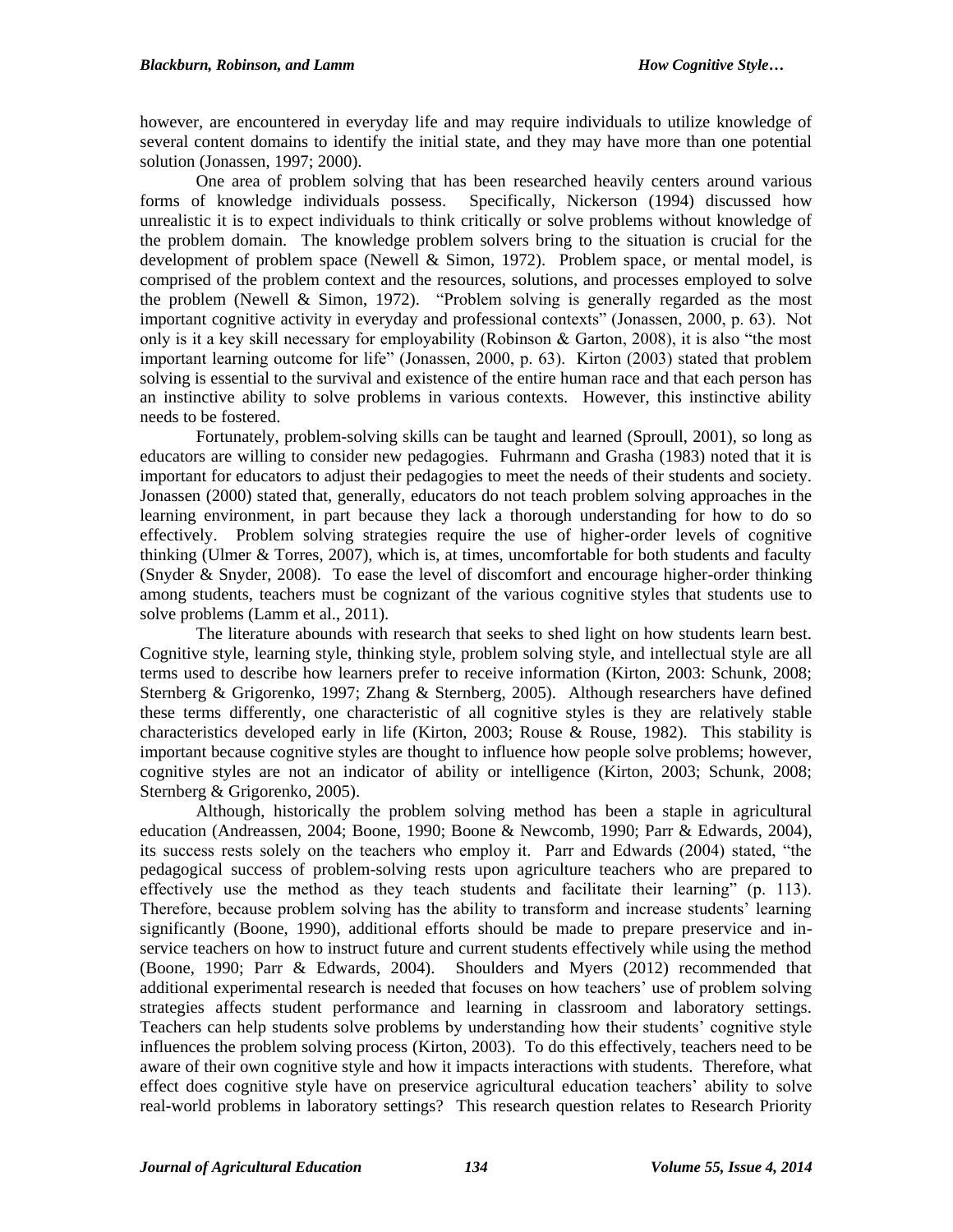Area 4: Meaningful, Engaged Learning in All Environments (Doerfert, 2011). Specifically, this research addresses key outcome number one, which states the need to "Deepen our understanding of effective teaching and learning processes in all agricultural education environments" (Doerfert, 2011, p. 9).

## **Theoretical Framework**

"Increasing student awareness of their own problem solving style and how that style complements/challenges the problem solving styles of others can also be used as a tool in the classroom to enhance student awareness of their own cognitive tendencies" (Lamm et al., 2012, p. 28). One means for assessing problem solving on an individual basis is Kirton's (2003) Adaption-Innovation (A-I) Theory. Kirton's (2003) A-I Theory examines problem solving on the individual level claiming that problem solving ability is influenced by both learned levels of problem solving and a potential capacity to solve problems (Kirton, 1976). A-I Theory is strictly concerned with the influence of cognitive style on problem solving and how individuals prefer to solve problems (Kirton, 2003). Cognitive style variations result in creative problem solving differences when individuals are compared. Therefore, when solving problems, existing cognitive style variations will influence the management of problem solving situations, including the ability and agility to solve the problem easily and quickly (Kirton, 2003).

Based in A-I Theory, research has shown individual problem solving styles fall on a continuum ranging between adaption and innovation (Kirton, 2003). As such, the scale is continuous and emphasizes that an individual's problem solving style may be anywhere between the two. In this way, an individual is neither a complete adaptor nor a complete innovator (Kirton, 2003). According to A-I Theory, individuals on the adaptive end of the continuum prefer more structure when solving problems. They will suggest technically efficient solutions and seek to develop better ways of doing things within a system that exists already. Individuals with a more innovative style appreciate less structure when working through the problem solving process (Kirton, 2003). They are more novel in their approach and seek to develop new solutions that may exist within or outside the existing paradigm (Kirton, 2003). The *more innovative* will create multiple solutions (some effective and others implausible) and, therefore, are more likely to require realignment of objectives, plans, or strategies as they work to solve problems (Foxall, 1986; Kirton, 1999). In contrast, the *more adaptive* are efficient at completing simple problems quickly because they think within the existing system and aim for efficiency (Kirton, 1999; 2003). However, when the *more adaptive* are faced with a complex problem, they may take longer to solve it, as they are less likely to think of solutions outside of what they know to be true already (Kirton, 2003). The more innovative, on the other hand, will wrestle with simple problems as they strive to identify multiple solutions and may have difficulty choosing which route to take. However, the more innovative will be more agile when faced with complex, larger scale problems, as they are willing to work outside of the existing structure to identify a solution that may end up being more successful in the long run (Kirton, 2003).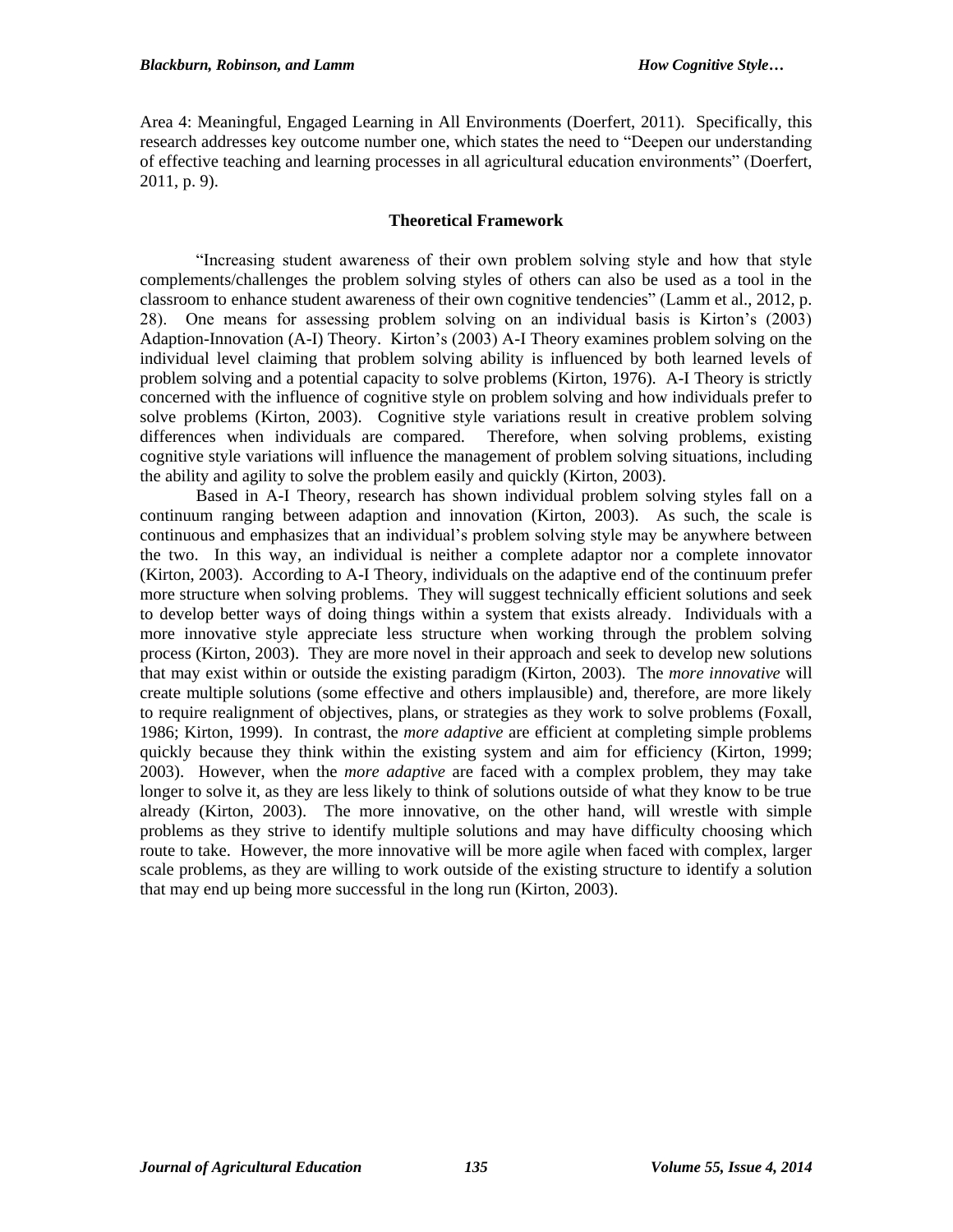## **Purpose and Objectives**

The purpose of this study was to assess the effects of cognitive style and problem complexity on the problem solving ability of preservice agricultural education teachers enrolled in a small gasoline engines course at Oklahoma State University. The following research questions guided the study:

- 1. What are the personal characteristics of preservice teachers enrolled in the small gasoline engines course at Oklahoma State University?
- 2. What differences exist in content knowledge based on cognitive style and assignment to problem complexity group?
- 3. What effect does cognitive style have on the amount of time required to solve problems correctly?
- 4. What effect does problem complexity have on the amount of time required to solve problems correctly?
- 5. What interactions exits between cognitive style and problem complexity on the amount of time required to solve problems correctly?

The following null hypotheses guided the statistical analyses of the study:

- $H<sub>0</sub>1$ : There is no statistically significant difference in content knowledge due to cognitive style.
- H02: There is no statistically significant difference in the time required to solve problems correctly based on cognitive style.
- H03: There is no statistically significant difference in the time required to solve problems correctly based on problem complexity.
- H04: There is no statistically significant difference in the time required to solve problems due to the interaction of cognitive styles and problem complexity.

#### **Methods and Procedures**

This study employed a Completely Randomized Factorial 2x2 (CRF-22) design (Kirk, 1995). CRF designs allow researchers to test the effects of multiple independent variables on a dependent variable (Ary, Jacobs, & Razavieh, 2002). Specifically, the independent variables of interest for this study were preservice teachers' cognitive style and the complexity of the problem assigned, randomly, to each participant. The dependent variable of interest was the amount of time required for preservice teachers to solve their assigned problem.

The population of this study was all preservice agricultural education majors ( $N = 56$ ) enrolled in the one credit-hour small gasoline engines course at Oklahoma State University during the 2012–2013 academic year. Thirty-three of the preservice teachers completed the course during the fall semester of 2012, and 23 completed the course during the spring semester of 2013. Once IRB approval was granted, participants were administered Kirton's (2003) Adaption-Innovation Inventory (KAI) on the first day of the four-week course. On the last day of the course, they were administered a 30-item researcher developed criterion-referenced test and assigned randomly, by cognitive style, either a simple or complex engine problem to solve (see Figure 1). Funke (1991) defined problem complexity as the "number of variables, issues, and type of functional relationship" (p. 186). Using this definition, the simple small gasoline engine problem was a closed spark plug gap, and the complex problem was debris placed in the main jet of the carburetor. A representative of Magneto Power, a distributor of Briggs & Stratton® engines, confirmed that the carburetor problem was more complex than the spark plug problem (C. Francis, personal communication, September 24, 2012).

Due to IRB restrictions, and the fact that the engines provided by Briggs & Stratton® were missing gasoline tanks, the participants were not allowed to attempt starting procedures.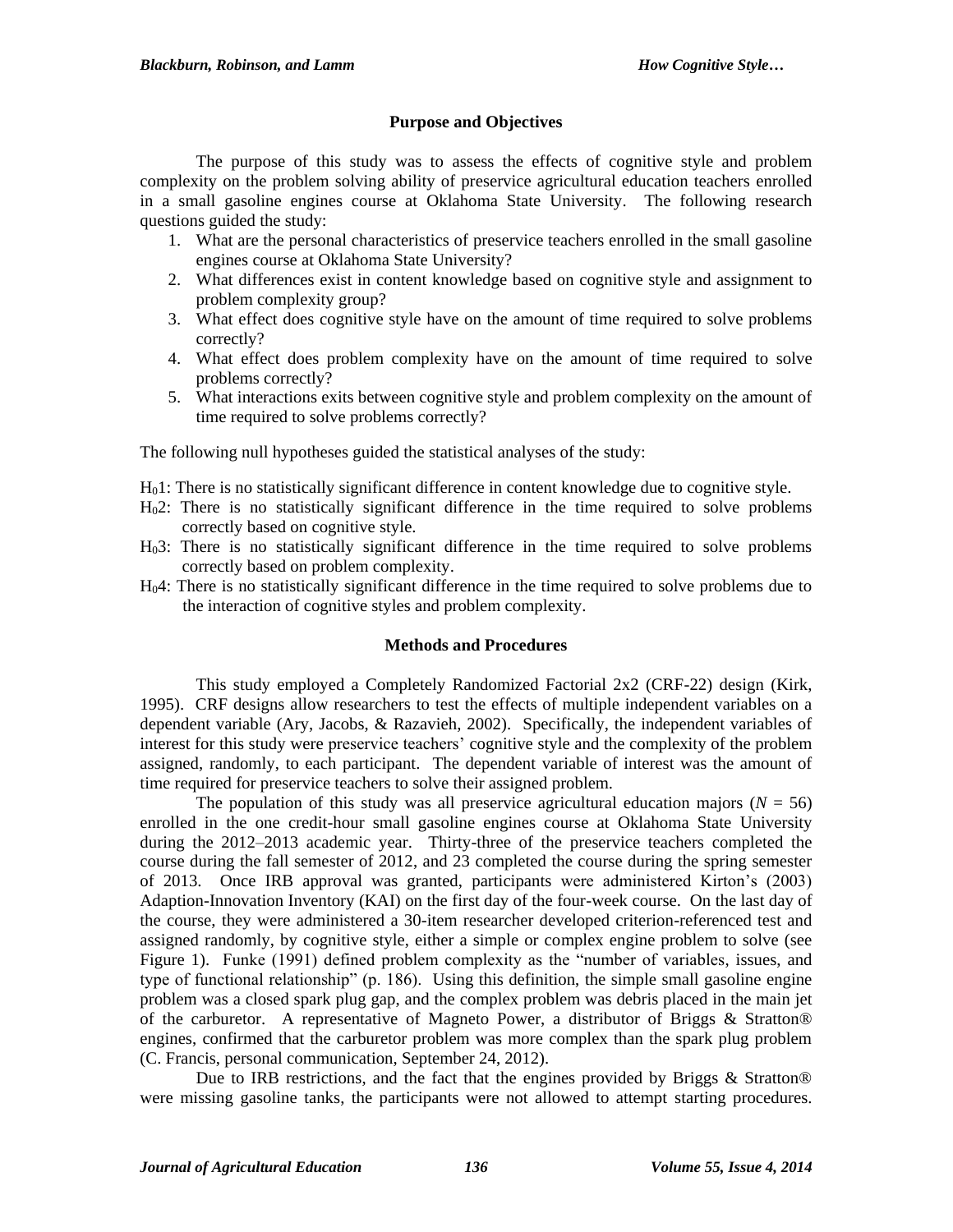Instead, each participant was provided a written scenario that described the symptoms their assigned engine would exhibit if they had attempted to employ starting procedures. The researcher was present during the problem solving activity to designate a common start time. When the participants identified the problem with the engine, they were instructed to write the clock time in the designated space on the written scenario page.

### Problem Complexity

|                |                 | Simple (One)                         | Complex (Two)                      |
|----------------|-----------------|--------------------------------------|------------------------------------|
| Group<br>Style | More Adaptive   | <b>Treatment Group A</b><br>$n = 15$ | <b>Treatment Group B</b><br>$n=12$ |
| Cognitive      | More Innovative | <b>Treatment Group C</b><br>$n=12$   | <b>Treatment Group D</b><br>$n=17$ |

*Figure 1*. Random Assignment into a CRF 2x2 design.

The KAI was administered to determine cognitive style as either *more adaptive* or *more innovative*. The KAI is comprised of 32-items designed to measure individuals' preferred style for solving problems. Scores on the KAI range from 32 to 160, with a theoretical mean of 96. Individuals who score below the mean are considered *more adaptive* and those who score 96 or higher are considered *more innovative* (Kirton, 2003). The KAI was created for use with working adults, but it has been employed in numerous additional contexts, including education (Kirton, 2003). Multiple studies have been completed that established the reliability of the KAI. Kirton (2003) reported reliability coefficients ranging from 0.74 to 0.86 for populations of teenagers and 0.84 to 0.91 for adults. Post-hoc reliability analysis yielded a reliability coefficient of 0.79, indicating the instrument was reliable for the population of this study.

The researchers created a 30-item criterion-referenced test to determine the level of content knowledge of the students involved in this study. Test items were based on the curriculum in the small engines course at Oklahoma State University as well as information available from the Briggs & Stratton® PowerPortal website. Because the engines used were Briggs & Stratton® brand, it was important to retrieve information from their website to include on the test. The test was evaluated for face and content validity by a panel of experts that consisted of three faculty members in agricultural education and one faculty member in agricultural engineering. The agricultural engineering faculty member was in his 18th year as instructor of record for the small engines course. The panel of experts reviewed the instrument for ease of reading, content, semantics, and general construction. Recommended changes were made to the instrument to enhance clarity and readability prior to administration.

Reliability of criterion-referenced tests is achieved by following the eight factors recommended by Wiersma and Jurs (1990). These eight factors, as well as the researchers' attempt to address each one, are listed in Table 1.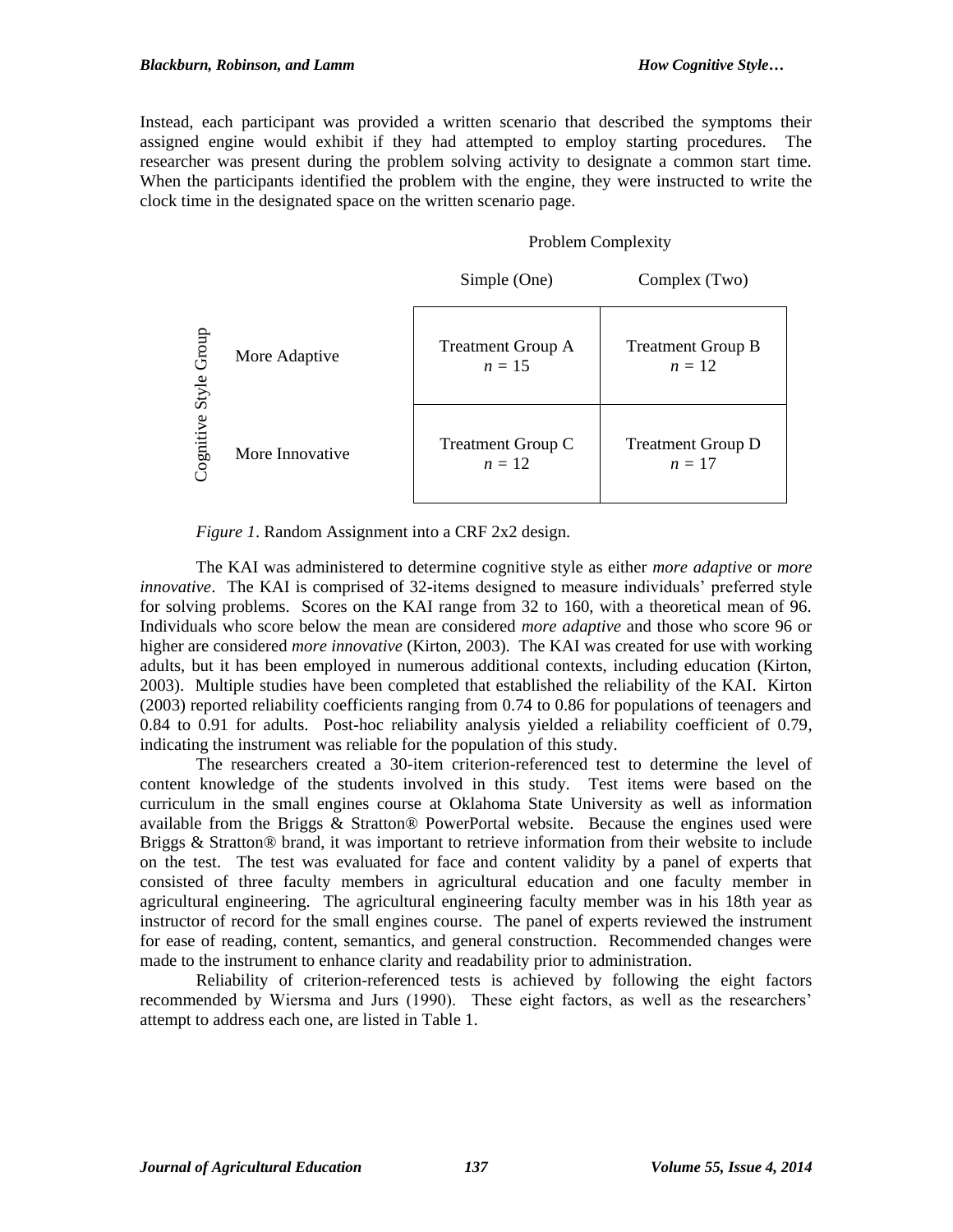## Table 1

*Examples of how the Eight Factors, Identified by Wiersma and Jurs (1990), Necessary for Establishing Reliability of Criterion-referenced Tests, were Addressed*

| Factor |                        | <b>How Factors were Addressed</b>                                                                                                                   |
|--------|------------------------|-----------------------------------------------------------------------------------------------------------------------------------------------------|
| 1.     | Homogeneous items      | Test items were of the same font size and style to ensure<br>consistency.                                                                           |
| 2.     | Discriminating items   | Items of varying difficulty were included.                                                                                                          |
| 3.     | Quantity of items      | The test included 30 multiple-choice items.                                                                                                         |
| 4.     | High quality test      | Attention was paid to the formatting of the test, as<br>verified by the panel of experts.                                                           |
| 5.     | Clear directions       | Directions were printed at the top of the tests provided to<br>students and read aloud prior to the beginning of the<br>problem solving activities. |
| 6.     | Controlled environment | Test administration occurred in the participants' normal<br>classroom setting.                                                                      |
| 7.     | Participant motivation | The course instructor informed students that he was<br>opting to use the test as a part of the course grade.                                        |
| 8.     | Scorer directions      | An answer key was developed to ensure the questions<br>were assessed accurately.                                                                    |

Debate in the literature exists as to whether reliability coefficients are appropriate for criterion-referenced tests. Some researchers insist that since criterion-referenced tests compare individuals to specified criteria, reliability estimates, such as internal consistency, are inappropriate (Popham & Husek, 1969). However, Kane (1986) argued that internal reliability coefficients above 0.50 would reflect aggregated mean scores accurately. Due to this debate in the literature, the researchers elected to employ the Kuder-Richardson (*KR-20*) formula to calculate a reliability coefficient. A reliability coefficient of 0.69 was recognized; therefore, the test was deemed reliable.

A two-way independent analysis of variance (ANOVA) was employed to determine the main and interaction effects of the independent variables (Field, 2009). To determine statistical significance, an *a priori* alpha level was set at 0.05. Effect size, using partial eta squared  $(\eta_p^2)$ , was calculated to determine practical significance, which is a statistic used to inform the researcher whether or not the treatment effect is "large enough to be useful in the real-world" (Kirk, 1995, p. 64).  $\eta_p^2$  was interpreted via the guidelines of Cohen (1988): (a) 0.0099 is a *small* effect size, (b) 0.0826 is a *medium* effect size, and (c) 0.20 is a *large* effect size. Simple main effects tests were employed to understand the interaction effect of the independent variables better (Kirk, 1995). Cohen's *d* statistic was calculated to establish the practical significance of the simple main effects test. Cohen's *d* was interpreted through the following guidelines: (a) 0.20 is a *small* effect size, (b) 0.50 is a *medium* effect size, and (c) 0.80 is a *large* effect size (Kirk, 1995).

## **Findings**

Research question one asked about the personal characteristics, such as sex, age, academic classification, and cognitive style of students enrolled in the small gasoline engines course at Oklahoma State University (see Table 2). Regarding the sex of the students, 30 (53.6%) were male, and 26 (46.4%) were female (see Table 2). Six (10.7%) students were 19 years of age,  $17 (30.4%)$  indicated they were 20 years old,  $17 (30.4%)$  were 21 years of age, eight  $(14.3%)$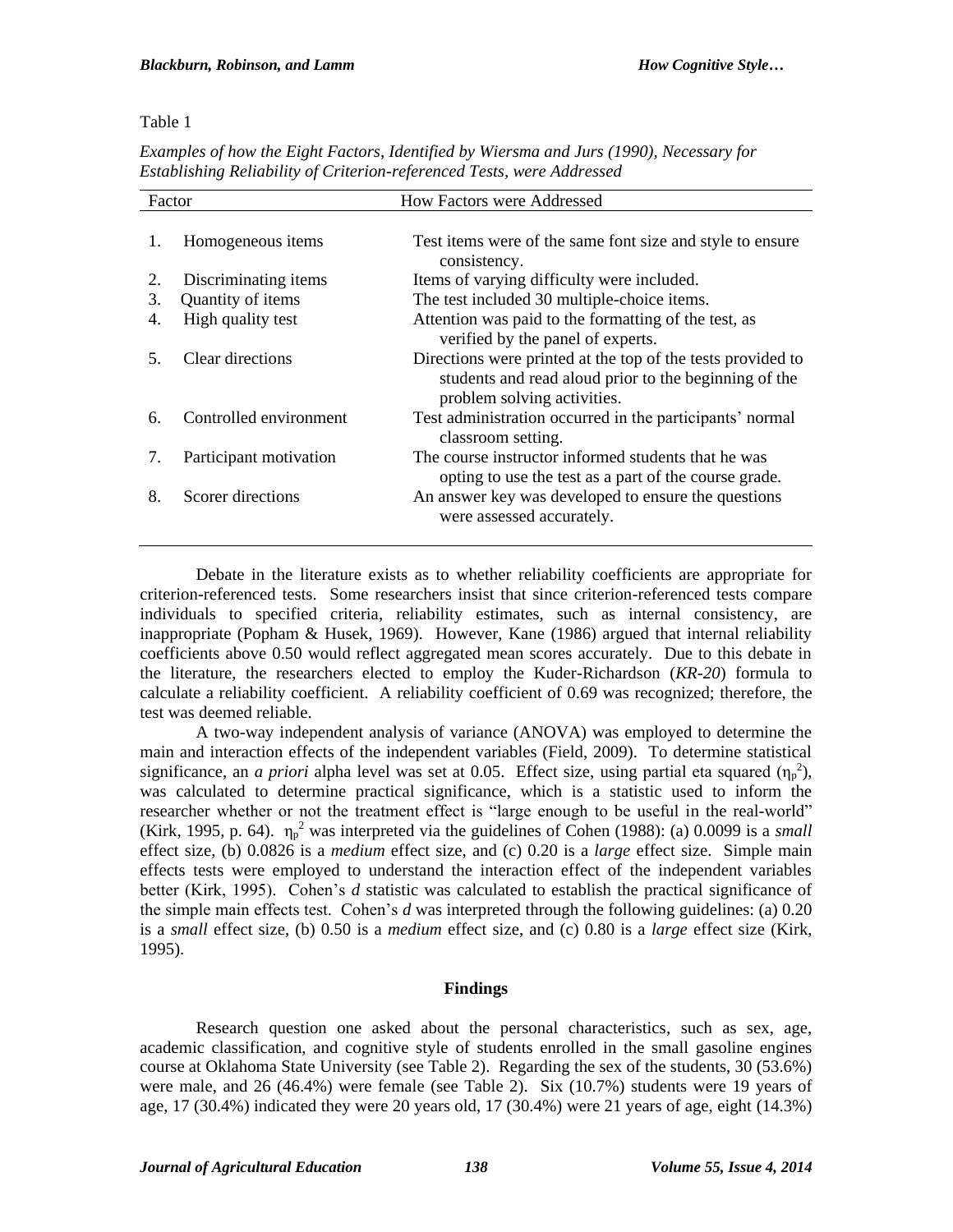were 22 years old, and five (7.2%) indicated they were 23 years of age or older. In all, one (1.8%) student was a freshman, eight (14.3%) were sophomores, 28 (50.0%) were juniors, 14 (25.0) were seniors, and two (3.6%) students indicated they were graduate students. Forty-six (82.1%) of the students indicated they were Caucasian, and six (10.7%) self-reported Native American as their ethnicity. In all, 49 (87.5%) of the students indicated they participated in school-based agricultural education when they were in high school. Additionally, 21 (37.1%) students indicated that they had completed one course focused in agricultural mechanics while in high school. Six (10.7%) students completed two agricultural mechanics courses, seven (12.5%) students completed three courses focused in agricultural mechanics, one (1.8%) student completed four agricultural mechanics courses, and six (10.7%) students indicated they completed more than four courses in agricultural mechanics.

#### Table 2

| Variable                       |                                                       |                | $\frac{6}{6}$ |
|--------------------------------|-------------------------------------------------------|----------------|---------------|
| Sex                            |                                                       |                |               |
|                                |                                                       |                |               |
|                                | Male                                                  | 30             | 53.57         |
|                                | Female                                                | 26             | 46.43         |
| Age                            |                                                       |                |               |
|                                | 19                                                    | 6              | 10.71         |
|                                | 20                                                    | 17             | 30.35         |
|                                | 21                                                    | 17             | 30.35         |
|                                | 22                                                    | 8              | 14.28         |
|                                | 23 or Older                                           | 5              | 8.92          |
| <b>Academic Classification</b> |                                                       |                |               |
|                                | Freshman                                              | $\mathbf{1}$   | 1.78          |
|                                | Sophomore                                             | 8              | 14.28         |
|                                | Junior                                                | 28             | 50.00         |
|                                | Senior                                                | 14             | 25.00         |
|                                | <b>Graduate Student</b>                               | $\mathbf{2}$   | 3.57          |
| Ethnicity                      |                                                       |                |               |
|                                | Caucasian                                             | 46             | 82.14         |
|                                | Native American                                       | 6              | 10.71         |
|                                | Participated in School-Based Agricultural Education   |                |               |
|                                | Yes                                                   | 49             | 87.50         |
|                                | N <sub>o</sub>                                        | 5              | 8.92          |
|                                | No Response                                           | $\overline{2}$ | 3.57          |
|                                | Number of School-Based Agricultural Mechanics Courses |                |               |
| Completed                      |                                                       |                |               |
|                                | 1 Course                                              | 21             | 37.50         |
|                                | 2 Courses                                             | 6              | 10.71         |
|                                | 3 Courses                                             | 7              | 12.50         |
|                                | 4 Courses                                             | $\mathbf{1}$   | 1.78          |
|                                | More than 4 Courses                                   | 6              | 10.71         |

*Selected Personal and Educational Characteristics of Students Enrolled in a Small Gasoline Engines Course at Oklahoma State University (N =* 56*)*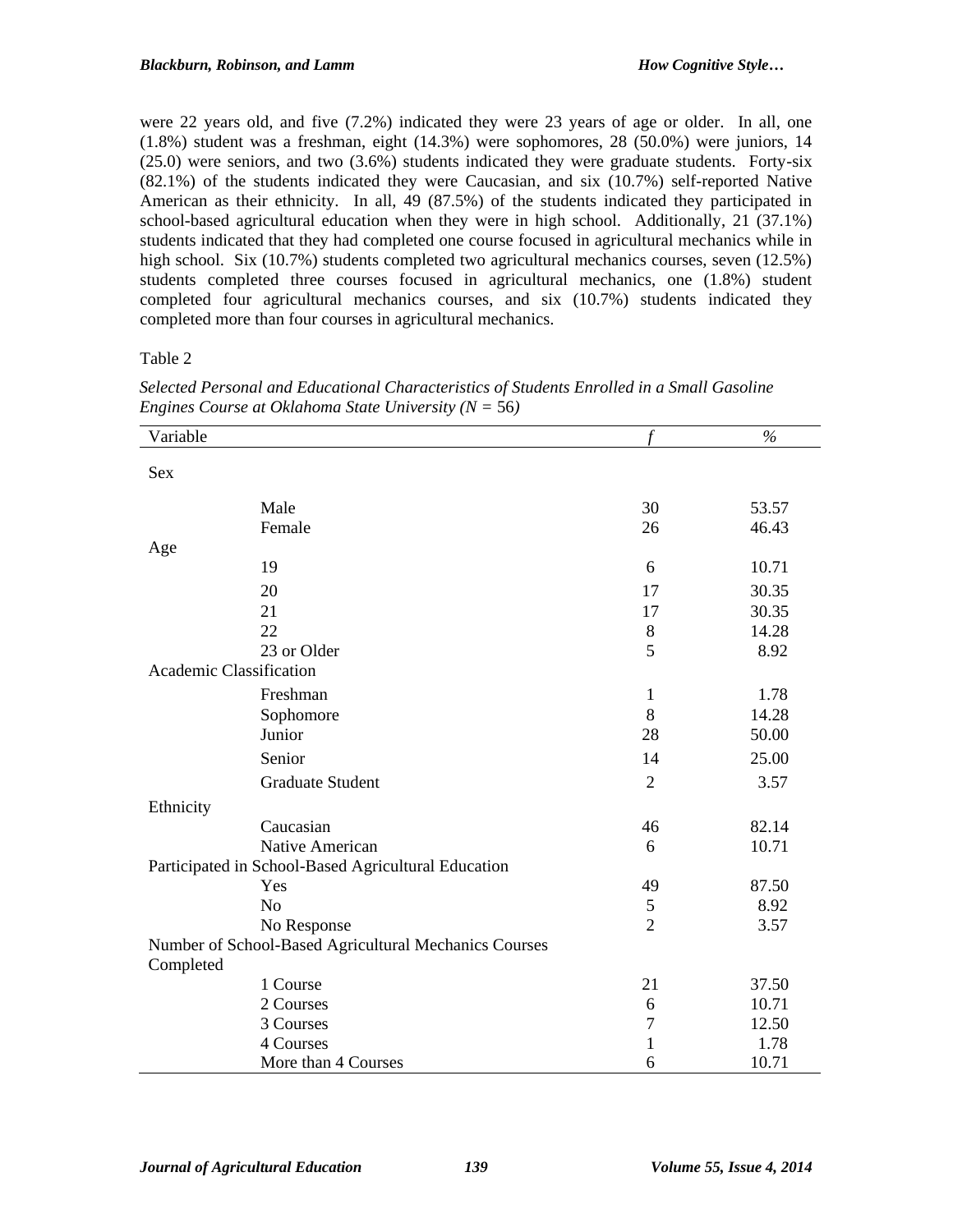Table 3 lists the cognitive styles of the students, as measured by the KAI. In all, 27 (48.2%) students were classified as *more adaptive,* and 29 (51.8%) students were classified as *more innovative* (see Table 3).

Table 3

*Cognitive Styles of Students enrolled in a Small Gasoline Engines Course at Oklahoma State University* ( $N = 56$ )

| Item                                   |                               |                                                         |   | $\%$              |
|----------------------------------------|-------------------------------|---------------------------------------------------------|---|-------------------|
| More Adaptive                          |                               |                                                         | ∸ | 48.2 <sub>1</sub> |
| More Innovative                        |                               |                                                         |   |                   |
| $\mathbf{r}$ $\mathbf{r}$ $\mathbf{r}$ | $\mathbf{a} \cdot \mathbf{b}$ | $\sim$ $\sim$ $\sim$ $\sim$ $\sim$ $\sim$ $\sim$ $\sim$ |   |                   |

*Note.* KAI score range 32 to 95 = more adaptive; 96 to  $160$  = more innovative

Prior to the problem solving portion of the study, students were administered a 30-item criterion referenced test to determine their overall knowledge of small gasoline engines. Table 4 lists the content knowledge scores by cognitive style and problem complexity. The overall mean test score was 16.55 (55.17%) out of 30. Out of a possible score of 30, the overall mean test score for the *more adaptive* students was 16.19 (53.97%). The *more innovative* students had a mean test score of 16.90 (56.33%) (see Table 4).

Table 4

*Mean Content Knowledge Test Scores by Cognitive Style and Problem Complexity (n = 56)*

| Cognitive Style | <b>Problem Complexity</b> | M     | %     | SD   | n  |
|-----------------|---------------------------|-------|-------|------|----|
| More Adaptive   | Simple                    | 16.07 | 53.57 | 3.88 | 15 |
|                 | Complex                   | 16.33 | 54.43 | 6.05 | 12 |
|                 | Total                     | 16.19 | 53.97 | 4.86 | 27 |
| More Innovative | Simple                    | 17.67 | 58.90 | 3.34 | 12 |
|                 | Complex                   | 16.35 | 54.50 | 4.00 | 17 |
|                 | Total                     | 16.90 | 56.33 | 3.74 | 29 |
| Total           | Simple                    | 16.78 | 55.93 | 3.67 | 27 |
|                 | Complex                   | 16.34 | 54.47 | 4.85 | 29 |
|                 | Total                     | 16.55 | 55.17 | 4.29 | 56 |

A two-way independent ANOVA was utilized to determine if statistically significant differences existed between the students based on cognitive style and assignment to problem complexity group. Prior to employing the ANOVA, Levene's test for equality of error variances was calculated to ensure error variances were equal (Field, 2009). Levene's test was determined not to be statistically significant ( $p = .10$ ); therefore, equality of error variances was assumed.

The ANOVA yielded a  $F(1, 52) = 0.45$ ,  $p = 0.506$  for the interaction effect of cognitive style and problem complexity (see Table 5). Due to a lack of significance in the interaction effect, an analysis of the main effects was necessary (Kirk, 1995). Regarding the main effect of cognitive style, the ANOVA yielded a  $F(1, 52) = 0.47$ ,  $p = 0.50$ . The main effect of problem complexity yielded a  $F(1, 52) = 0.20$ ,  $p = 0.659$  (see Table 5). As such, the researchers failed to reject the first null hypothesis.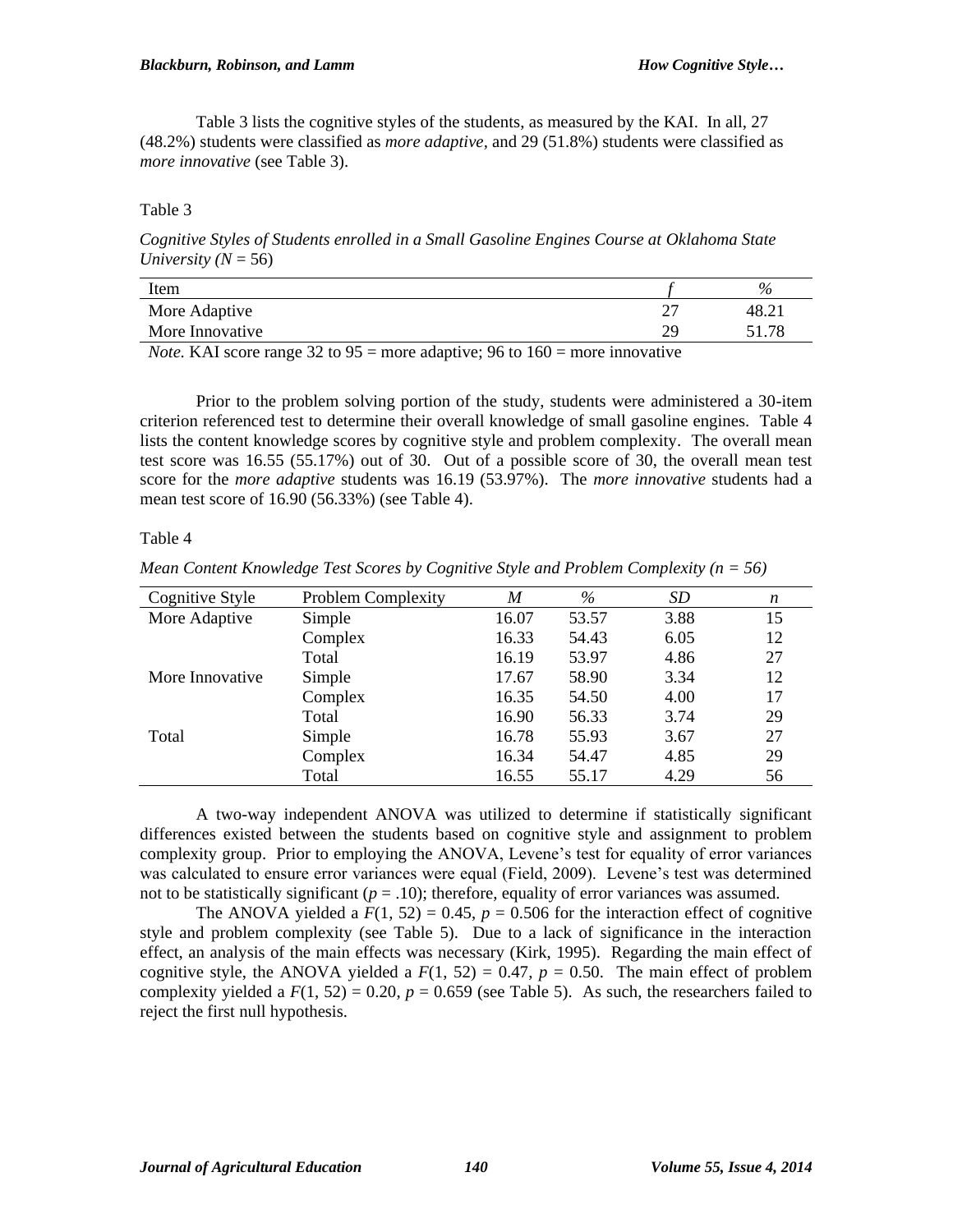# Table 5

| Source                                                                                                    | SS                                         | df       | МS                            | $\overline{F}$       |                      |                      |
|-----------------------------------------------------------------------------------------------------------|--------------------------------------------|----------|-------------------------------|----------------------|----------------------|----------------------|
| Cognitive Style<br><b>Problem Complexity</b><br>Cognitive Style *<br>Problem Complexity<br>Error<br>Total | 8.98<br>3.75<br>8.55<br>992.15<br>16357.00 | 52<br>56 | 8.98<br>3.75<br>8.55<br>19.08 | 0.47<br>0.20<br>0.45 | 0.50<br>0.66<br>0.51 | 0.01<br>0.00<br>0.01 |

*Analysis of Variance Summary Table for the Effect of Problem Complexity and Students' Cognitive Style on Content Knowledge*

Regarding time to solution, the overall mean time to solution for students assigned to the simple problem was  $21.44$  (*SD* = 18.64) minutes (see Table 6). The mean time to solution for those students assigned to the complex problem was 39.34 (*SD* = 14.13) minutes. The *more adaptive* students assigned to the simple problem required an average of  $27.13$  (*SD* = 20.90) minutes. The *more adaptive* students assigned to the complex problem had a mean time to solution of 23.25 (*SD* = 15.27) minutes. The *more innovative* students assigned to the simple problem required an average of 14.33 (*SD* = 12.87) minutes. The *more innovative* students assigned to the complex problem had a mean time to solution of  $33.65$  ( $SD = 11.89$ ) minutes (see Table 6).

# Table 6

| Cognitive Style | <b>Problem Complexity</b> | $\boldsymbol{M}$ | SD    | n  |
|-----------------|---------------------------|------------------|-------|----|
|                 |                           |                  |       |    |
| More Adaptive   | Simple                    | 27.13            | 20.90 | 15 |
|                 | Complex                   | 23.25            | 15.27 | 12 |
|                 | Total                     | 25.41            | 18.37 | 27 |
| More Innovative | Simple                    | 14.33            | 12.87 | 12 |
|                 | Complex                   | 33.65            | 11.89 | 17 |
|                 | Total                     | 25.66            | 15.48 | 29 |
| Total           | Simple                    | 21.44            | 18.64 | 27 |
|                 | Complex                   | 29.34            | 14.13 | 29 |
|                 | Total                     | 25.54            | 16.78 | 56 |
|                 |                           |                  |       |    |

*Mean Time to Solution for Treatment Conditions Cognitive Style and Problem Complexity (n = 56)*

Prior to employing a two-way ANOVA, Levene's test of equality of error variances was employed. The Levene's test was determined not to be statistically significant ( $p = 0.24$ ); therefore, equal error variances were assumed. The ANOVA yielded a  $F(1, 52) = 7.50$ ,  $p = 0.01$ , and power  $= 0.77$  for the interaction effect of cognitive style and problem complexity (see Table 7). As such, the researchers rejected the fourth null hypothesis. The partial  $\eta^2$  for the interaction effect was 0.13, indicating a practical effect between medium and large.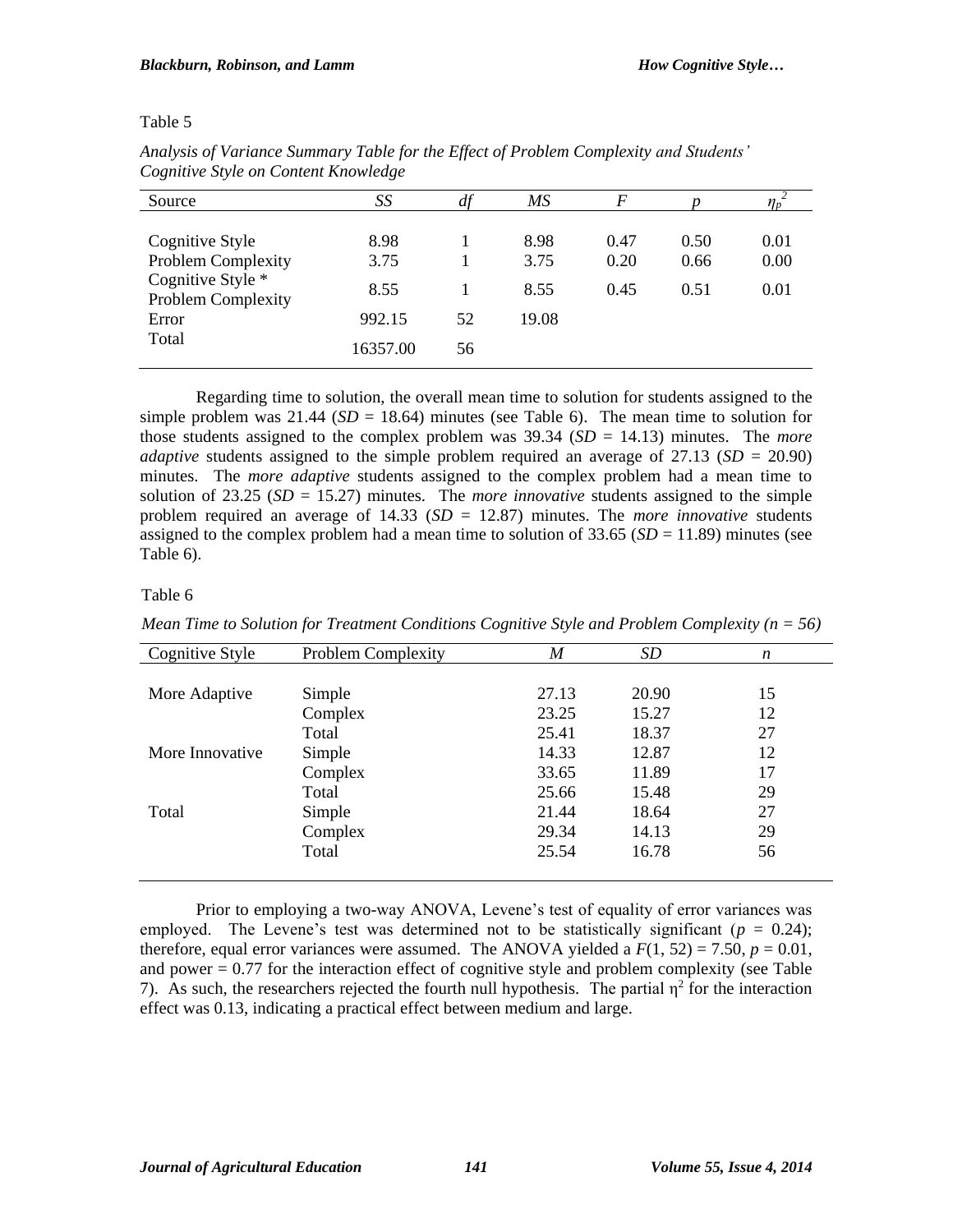# Table 7

| Source                                  | SS       | $\mu$ | МS      |      |      |      |
|-----------------------------------------|----------|-------|---------|------|------|------|
| Cognitive Style                         | 19.76    |       | 19.76   | 0.08 | 0.78 | 0.00 |
| Problem Complexity                      | 814.96   |       | 814.96  | 3.32 | 0.07 | 0.06 |
| Cognitive Style *<br>Problem Complexity | 1841.83  |       | 1841.83 | 7.50 | 0.01 | 0.13 |
| Error                                   | 12762.53 | 52    | 245.43  |      |      |      |
| Total                                   | 52004.00 | 56    |         |      |      |      |

*Analysis of Variance Summary Table for the Effect of Cognitive Style and Problem Complexity on Time to Solution*

A test of simple main effects was necessary due to the statistically significant interaction effect of cognitive style and problem complexity. Simple main effects tests are employed to understand statistically significant interaction effects better (Kirk, 1995). Table 8 depicts the results of the simple main effects test. A statistically significant difference ( $p = 0.00$ ) in time to solution was found for the *more innovative* students. Cohen's *d* statistic was 1.56, indicating a rather large practical effect between the *more innovative* students assigned the simple problem and those who were assigned the complex problem (see Table 8).

# Table 8

|  |  | Simple Main Effects Test for Cognitive Style |  |
|--|--|----------------------------------------------|--|
|  |  |                                              |  |

| Cognitive<br>Style |          | SS       | df | MS     | F     | p     | d    |
|--------------------|----------|----------|----|--------|-------|-------|------|
| More<br>Adaptive   | Contrast | 100.54   |    | 100.54 | 0.41  | 0.525 | 0.21 |
|                    | Error    | 12762.53 | 52 | 245.43 |       |       |      |
| More<br>Innovative | Contrast | 2624.00  |    | 2624.0 | 10.69 | 0.00  | 1.56 |
|                    | Error    | 2983.04  | 54 | 55.24  |       |       |      |

# **Conclusions**

Statistically significant differences in content knowledge did not exist between the students based on cognitive style or assigned problem complexity group. Pate and Miller (2011) stated that content knowledge should not differ significantly if curriculum and instruction does not vary. This conclusion is also congruent with KAI theory and other literature that cognitive style is not an indicator of cognitive capacity (Kirton, 2003; Sternberg & Grigorenko, 2005). However, this is not consistent with Dyer and Osborne (1996) who reported differences in student achievement attributed to learning styles as measured by the Group Embedded Figures Test (GEFT). Alarmingly, no group of preservice teachers achieved an average score that would be considered passing in most school scenarios. The literature proclaims that knowledge is a prerequisite for problem solving, and that it is essential in the formation of problem space (Newell & Simon, 1972). Perhaps content knowledge is not a true prerequisite for troubleshooting small gasoline engines. It is possible that students gained knowledge associated with performing the troubleshooting task, but did not receive enough content understanding to answer questions about faulty engine systems.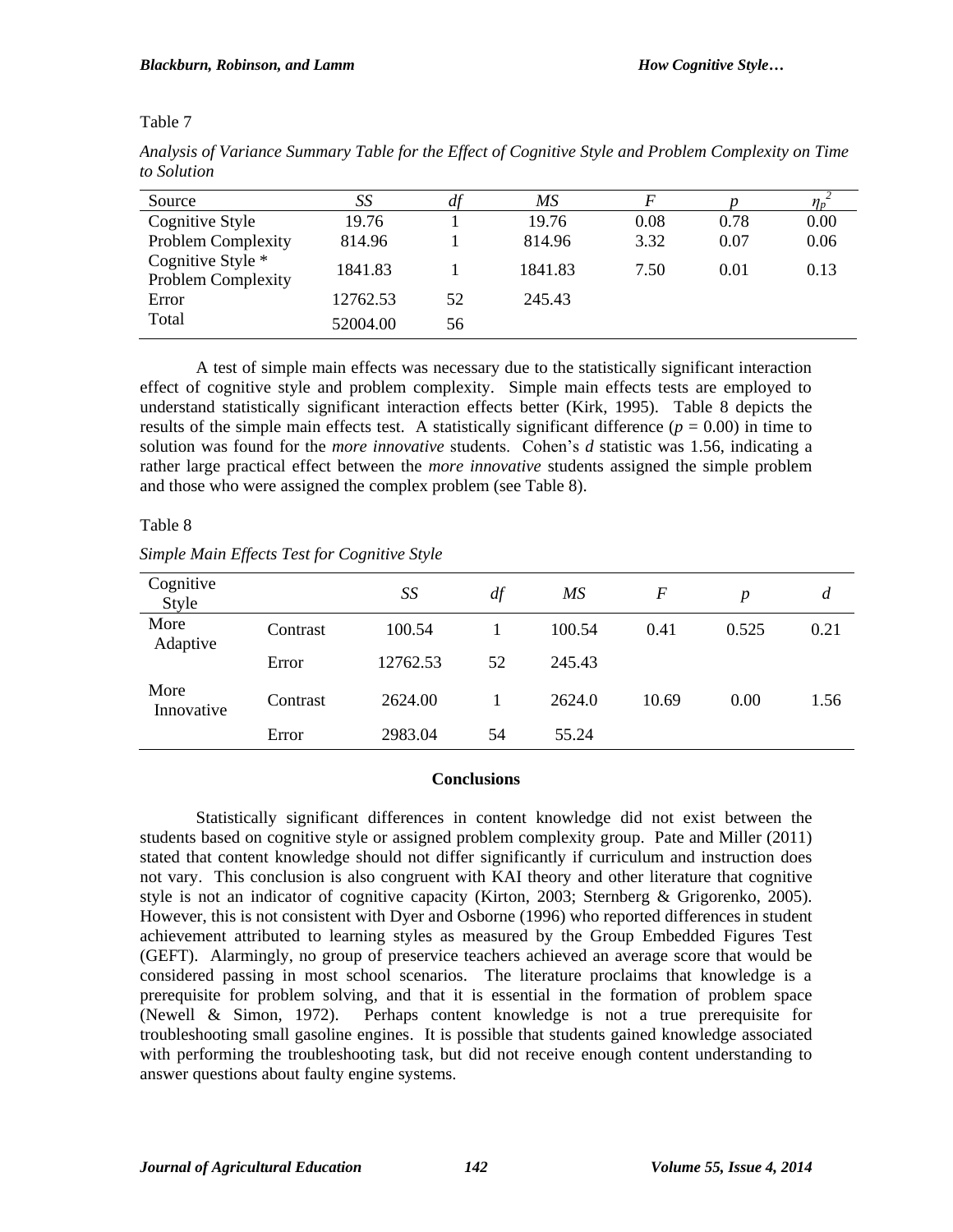All students were able to identify the fault of their assigned engine within the bounds of their two-hour small gasoline engines laboratory course. This finding supports KAI theory that all people can solve problems regardless of cognitive style (Kirton, 2003). The typical student required just over 25 minutes to identify their assigned problem, regardless of its complexity. The *more innovative* students assigned the simple problem were the most efficient problem solvers and the *more innovative* students assigned the complex problem were the least efficient problem solvers. A statistically significant interaction effect was detected between cognitive style and problem complexity; therefore, the researchers rejected the fourth null hypothesis. This conclusion conflicts with Kirton (2003) who stated that those who are *more innovative* in nature tend to struggle to solve simple problems because they generate several possible solutions resulting in issues determining the correct path to take to solve the problem.

A simple main effects test revealed a statistically significant difference in time to solution between the *more innovative* students based on problem complexity. Students who were *more innovative* in nature were able to solve simple small gasoline engines problems better than those confronted with more complex problems. The simple main effects test did not indicate a statistically significant difference in time to solution among the *more adaptive* students; however, the *more adaptive* students assigned the complex problem were able to solve the complex problem nearly four minutes quicker than those who were assigned the simple problem. This conclusion contradicts Kirton's (2003) assertion that one cognitive style is superior in terms of problem solving performance. It appears that when time was operationalized as a measure of successful problem solving performance (Jonassen, 2000), the *more adaptive* were more consistent than the *more innovative* who excelled at solving simple problems but struggled to solve complex problems.

## **Recommendations for Practice**

The results of this study indicated a difference in the ability of the *more innovative* to solve a simple versus complex problem related to small gasoline engines. As such, those who are *more innovative* in nature should recognize this phenomenon and take extra measures to find success when solving more complex problems. This is especially important due to the fact that problem solving has been identified consistently as a desired skill for entry-level employment in the agricultural industry (Alston, Cromartie, Wakefield, & English, 2009; Graham, 2001; Robinson, 2009; Robinson & Garton, 2008; Robinson et al., 2007). Instructors of small gasoline engines should consider cognitive style as an important variable if they require students to troubleshoot engines as a part of the course. This study shows that the *more innovative* struggle to solve complex problems; therefore, instructors should spend time teaching students how to work through problem space to solve problems accurately and efficiently (Newell & Simon, 1972; Sproull, 2001). Perhaps instructors can pair up innovative students with adaptive students to increase their ability to solve problems by teaching them not only the technical skills but also the value of teamwork and interpersonal relationships in the workplace.

The preservice teachers who were the research subjects for this study should recognize that, as a whole, they performed poorly on the content knowledge examination. This finding indicates preservice teachers do not possess the knowledge they need and should seek additional experiences in small gasoline engines before they teach the content to secondary students. Agricultural education leaders in Oklahoma should be alerted to this and offer professional development workshops for agricultural education teachers in small gasoline engines. Although this research study focused on small gasoline engines content only, these preservice teachers should reflect deeply on their experiences and seek experiences to fill in any existing gaps in their knowledge.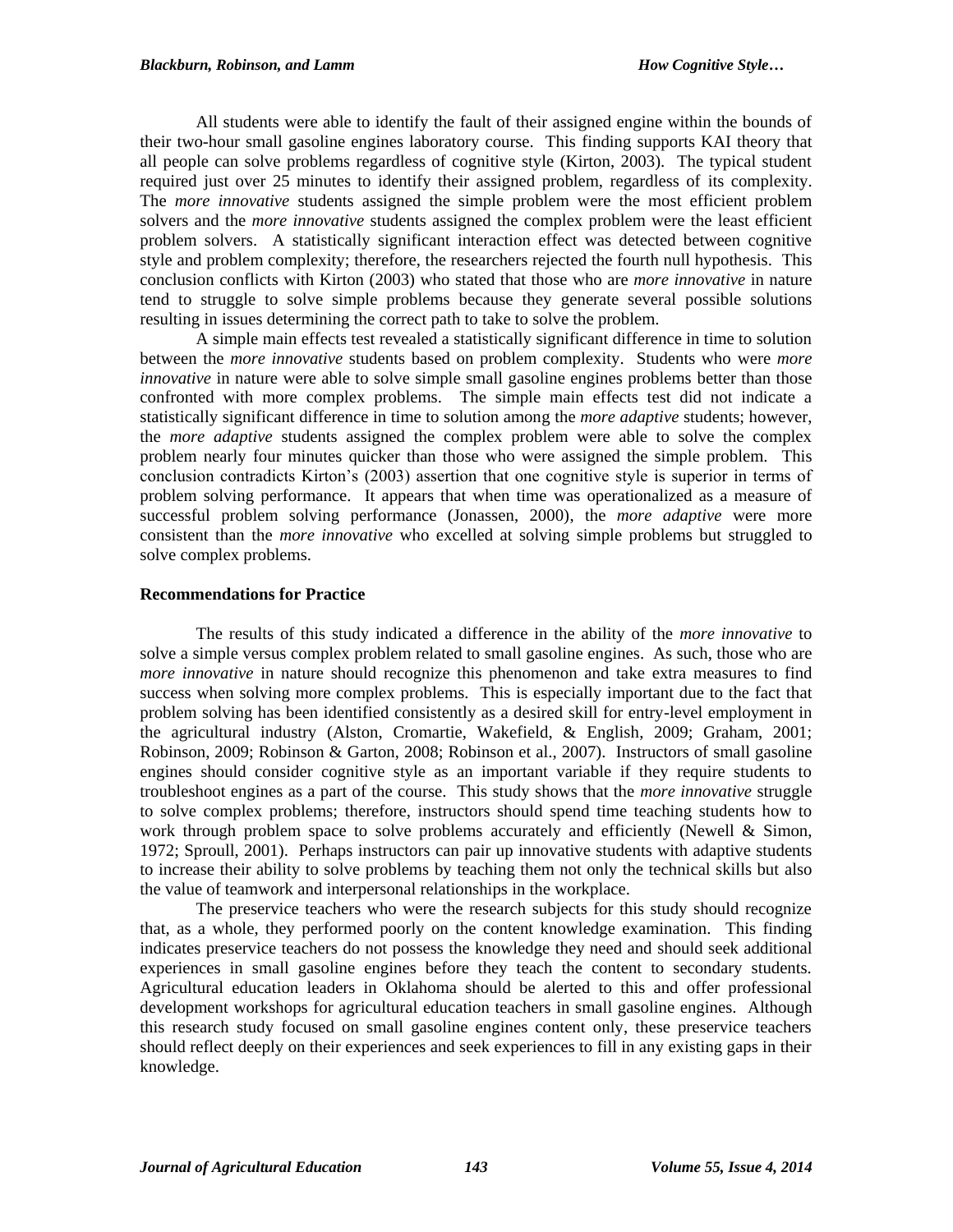#### **Recommendations for Future Research**

Research is needed to investigate further the effect of cognitive style when solving problems of varying complexity. Kirton (2003) stated that, generally, the *more adaptive* excel at solving simple problems and the *more innovative* tend to struggle when solving these types of problems. The results of this study indicate that the *more innovative* solve the simple problem most efficiently. As such, this study should be replicated with a larger sample at multiple higher education institutions that offer courses in small gasoline engines. Additional variables such as students' mechanical aptitude and their ability to generate hypotheses should be added to future studies to account for more variance in time to solution. Requiring troubleshooters to write their hypotheses would allow researchers to have insight as to how students navigate problem space to determine possible solutions (Newell & Simon, 1972).

Additional research should focus on determining if various teaching methods and strategies affect the problem solving ability of the *more adaptive* and *more innovative* differently. Much of the problem solving literature discusses the role of various forms of knowledge in the problem solving process. Statistically significant differences in content knowledge were not found between the groups; however, there was not a single treatment group of students with a mean score that would be considered passing in most educational settings, which is troubling considering the participants of this study will likely teach small gasoline engines curriculum to future secondary students in school-based programs. Further research should also focus on the procedural knowledge of preservice agriculture teachers to determine how it influences problem solving in small gasoline engines. Procedural knowledge has been defined as knowledge of how to perform tasks and has also been identified as a prerequisite for problem solving (Hegarty, 1991; McCormick, 1997).

Future research should require students to solve problems in additional agricultural contexts other than small gasoline engines to determine if the findings of this study are consistent in other domains. Additionally, much of the literature regarding cognitive style has centered on group problem solving. Research should investigate if pairing students, purposefully, by cognitive style has an effect on problem solving success and time to solution. Students should be paired with those of similar and opposite cognitive style and required to utilize the think-aloud paired problem solving (TAPPS) procedure (Lochhead, 1987). Lamm et al. (2012) reported that when attempting to solve an unstructured, abstract problem the *more adaptive* struggled to get through the beginning stages of the problem solving process. Research should determine if this phenomenon is similar when students are charged to solve more structured problems found in troubleshooting tasks.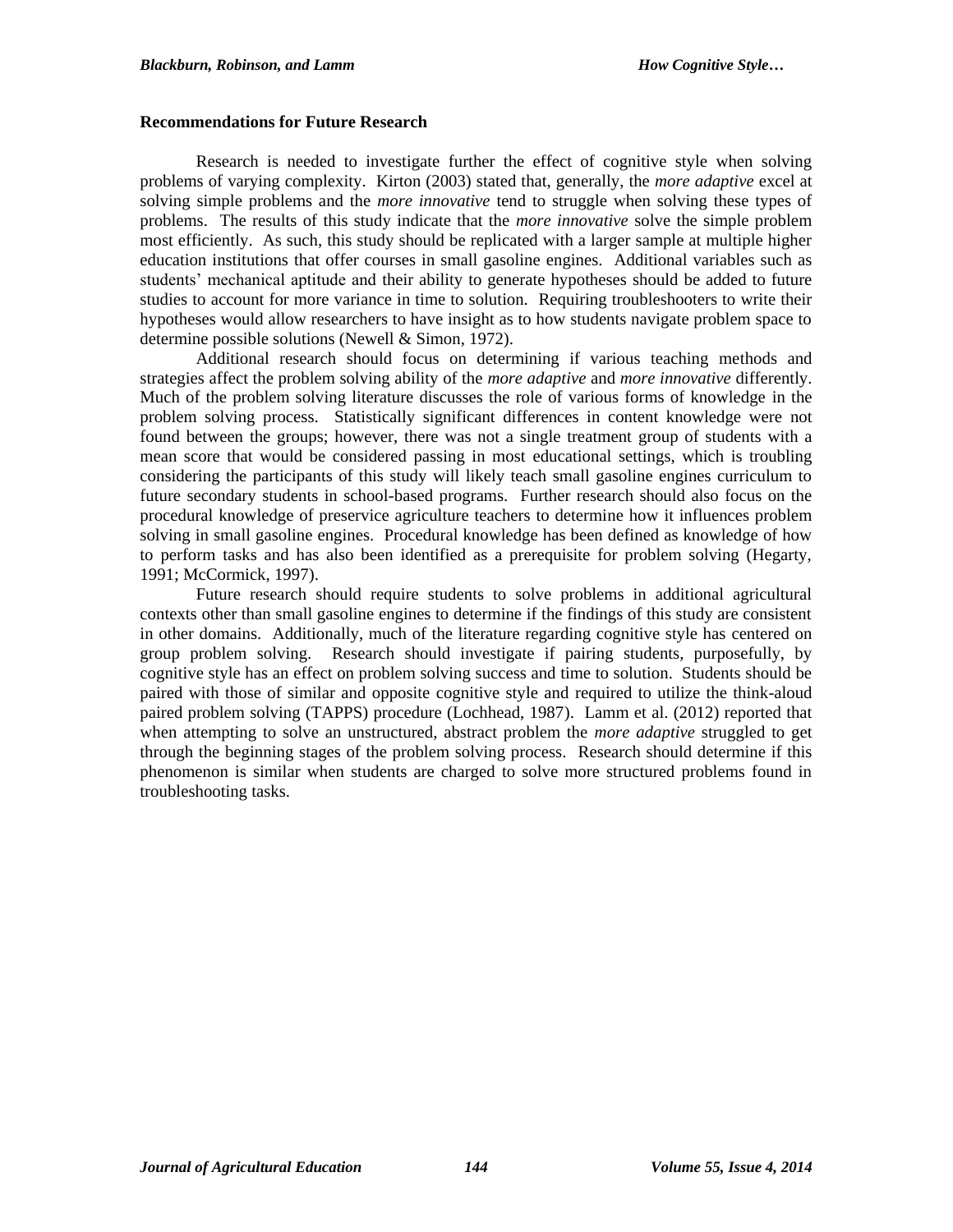#### **References**

- Alston, A. J., Cromartie, D., Wakefield, D., & Warren English, C. (2009). The importance of employability skills as perceived by the employers of United States' land-grant college and university graduates. *Journal of Southern Agricultural Education Research, 59*, 56– 69. Retrieved from http://www.jsaer.org/pdf/vol59Whole.pdf
- Andreasen, R. J. (2004). Integrating experiential learning into college of agriculture capstone courses: Implications and applications for practitioners. *NACTA Journal, 48*(1), 52–57. Retrieved from http://www.nactateachers.org/attachments/article/462/Andreasen\_March04NACTA\_Jour nal-9.pdf
- Ary, D., Jacobs, L. C., & Razavieh, A. (2002). *Introduction to research in education* (6th ed.). Belmont, CA: Wadsworth.
- Boone, H. N. (1990). Effect of level of problem solving approach to teaching on student achievement and retention. *Journal of Agricultural Education, 31*(1), 18–26. doi: 10.5032/jae.1990.01018
- Boone, H., & Newcomb, L. H. (1990). Effects of approach to teaching on student achievement, retention, and attitude. *Journal of Agricultural Education, 31*(4), 9–14. doi: 10.5032/jae.1900.04009
- Candy, P. C., & Crebert, R. G. (1991). Ivory tower to concrete jungle. The difficult transition from the academy to the workplace as learning environments. *Journal of Higher Education, 62*(5), 570–592. Retrieved from http://www/jstor.org/stable/1982209
- Chi, M. T. H., & Glaser, R. (1985). Problem-solving ability. In R. J. Sternberg (Ed.), *Human abilities: An information processing approach* (pp. 227–250). New York, NY: Freeman.
- Cohen, J. (1988). *Statistical power analysis for the behavioral sciences* (*2nd ed.*). Hillsdale, NJ: Lawrence Erlbaum Associates.
- Collis, B., Waring, B., & Nicholson, G. (2004). *Learning from experience, for experienced staff*. Association for Educational Communications and Technology; 27th, Chicago, IL, October 19-23.
- Coplin, B. (2003). *10 things employers want you to learn in college: The know-how you need to succeed.* Berkeley, CA: Ten Speed Press.
- Doerfert, D. L. (Ed.) (2011). *National research agenda: American Association for Agricultural Education's research priority areas for 2011-2015*. Lubbock, TX: Texas Tech University, Department of Agricultural Education and Communications.
- Dyer, J. E., & Osborne, E. (1996a). Effects of teaching approach on achievement of agricultural education students with varying learning styles. *Journal of Agricultural Education, 37*(3), 43–51. doi: 10.5032/jae.1996.03043
- Evers, F. T., Rush, J. C., & Berdrow, I. (1998). *The bases of competence. Skills for lifelong learning and employability.* San Francisco, CA: Josey-Bass Publishers.
- Field, A. (2009). *Discovering statistics using SPSS (3rd ed.)*. Thousand Oaks, CA: Sage Publications, Inc.
- Foxall, G. R. (1986). Managers in transition: An empirical test of Kirton's adaption-innovation theory and its implications for the mid-career MBA. *Technovation, 4*, 129–232. doi: 10.1016/0166-4972(86)90014-3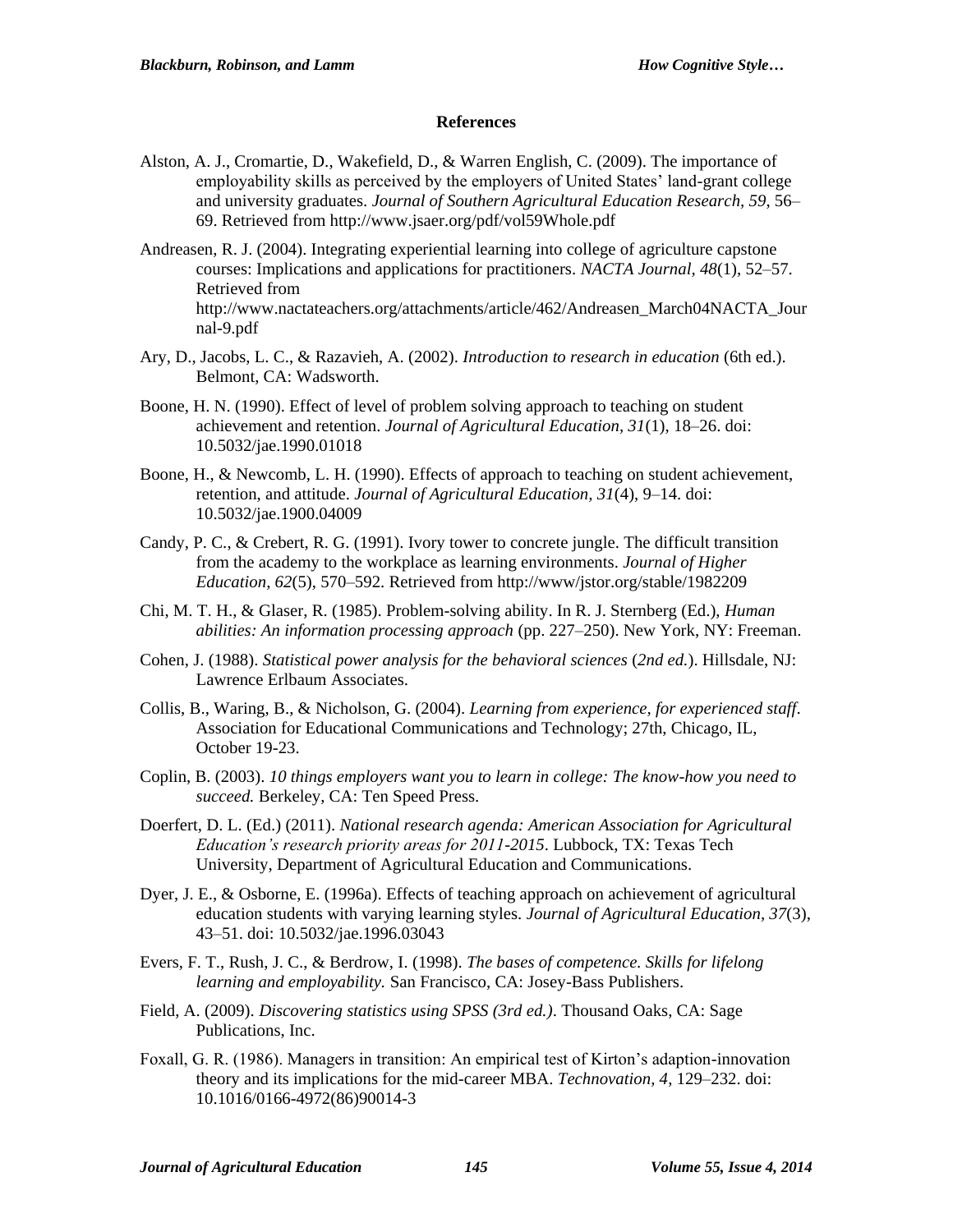- Fuhrmann, B. S., & Grasha, A. F. (1983). *The past, present, and future in college teaching: Where does you teaching fit in?* In *A practical handbook for college teachers* (pp. 1-20). Boston, MA: Little, Brown, and Company.
- Funke, J. (1991). Solving complex problems: exploration and control of complex systems. In R. Sternberg and P. Frensch (Eds.), *Complex problem solving: Principles and mechanisms* (pp. 185–222). Hillsdale, NJ: Lawrence Erlbaum Associates.
- Graham, D. L. (2001). Employer perceptions of agricultural and extension education graduates. *Journal of Southern Agricultural Education Research, 51*(1), 88–101. Retrieved from http://www.jsaer.org/pdf/Vol51/51-00-088.pdf
- Hegarty, M. (1991). Knowledge and processes in mechanical problem solving. In R. Sternberg and P. Frensch (Eds.), *Complex problem solving: Principles and mechanisms* (pp. 253– 285). Hillsdale, NJ: Lawrence Erlbaum Associates.
- Jonassen, D. H. (1997). Instructional design models for well-structured and ill-structured problem-solving learning outcomes. *Educational Technology Research and Development, 45*(1), 65–94. doi: 10.1007/BF02299613
- Jonassen, D. H. (2000). Toward a design theory of problem solving. *Educational Technology Research and Development, 48*(4), 63–85. Retrieved from http://link.springer.com/article/10.1007%2FBF02300500?LI=true#page-1
- Kane, M. T. (1986). The role of reliability in criterion-referenced tests. *Journal of Educational Measurement, 23*(3), 221–224. Retrieved from http://www.jstor.org/stable/1434609
- Kirk, R. E. (1995). *Experimental design: Procedures for the behavioral sciences.* Pacific Grove, CA: Brooks/Cole Publishing Company.
- Kirton, M. (1976). Adaptors and innovators: A description and measure. *Journal of Applied Psychology, 61*(5), 622–629. doi: 10.1037/0021-9010.61.5.622
- Kirton, M. J. (1999). *Kirton adaption-innovation inventory feedback booklet*. Newmarket, Suffolk, UK: Occupational Research Center.
- Kirton, M. J. (2003). *Adaption-innovation: In the context of diversity and change*. New York, NY: Routlage.
- Lamm, A. J., Rhoades, E. B., Irani, T. A., Roberts, T. G., Snyder, L. J., & Brendemuhl, J. (2011). Utilizing natural cognitive tendencies to enhance agricultural education programs. *Journal of Agricultural Education, 52*(2), 12–23. doi: 10.5032/jae.2011.02012
- Lamm, A. J., Shoulders, C., Roberts, T. G., Irani, T. A., Unruh, L. J., & Brendemuhl, J. (2012). The influence of cognitive diversity on group problem solving strategy. *Journal of Agricultural Education, 53*(1), 18–30. doi: 10.5032/jae.2012.01018
- Lochhead, J. (1987). Teaching analytical reasoning through thinking aloud pair problem solving. *New Directions for Teaching and Learning, 30*, 73–92. doi: 10.1002/tl.37219873007
- McCormick, R. (1997). Conceptual and procedural knowledge. *International Journal of Technology and Design Education, 7*, 141–159. doi: 10.1023/A:1008819912213
- Newell, A., & Simon, H. A. (1972). *Human problem solving*. Englewood Cliffs, NJ: Prentice Hall.
- Nickerson, R. S. (1994). The teaching of thinking and problem solving. In R. Sternberg (Ed.), *Thinking and problem solving* (pp. 215–232). San Diego, CA: Academic Press, Inc.